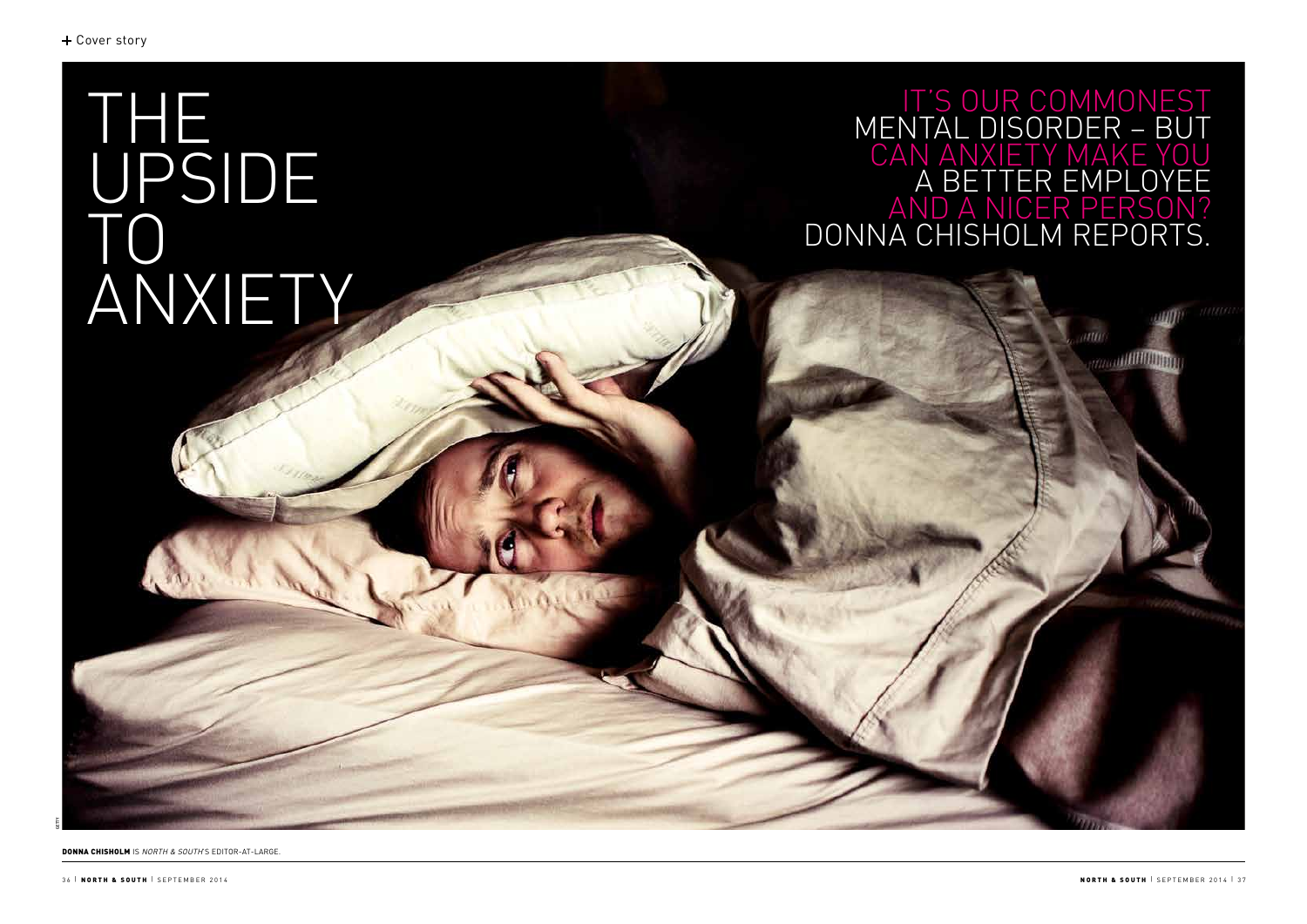Coplan, hailed the virtues of anxiety, saying too little worry could be problematic for both individuals and society. "Some people are incapable of seeing danger, even when danger is imminent." He pointed to the housing bubble and Global Financial Crisis as evidence of the costliness of such laissez-faire. "If these folk are in positions as leaders, they are going to indicate to the general populace that there's no need to worry." Matthews agrees it's useful "having the monkey at the top of the tree who

 $\overline{N}$  north & South  $\overline{S}$  is experiment and  $\overline{S}$  is a south  $\overline{S}$  south  $\overline{S}$  south  $\overline{S}$  south  $\overline{S}$  south  $\overline{S}$  south  $\overline{S}$  south  $\overline{S}$  south  $\overline{S}$  south  $\overline{S}$  south  $\overline{S}$  south

patients have an anxiety disorder and low mood. The vast majority, he says, are "lovely, warm, intelligent people".

University of New York research published two years ago suggests anxiety and intelligence are linked. In a small study of 26 patients with a disabling anxiety, those who reported worrying most also had the highest IQs. Confoundingly, though, the opposite was seen in 18 healthy volunteers – those with the lowest IQs had the highest levels of worry. Study leader, psychiatrist Jeremy

 $\left\{ \left\{ \right\} \right\}$  eople with anxiety are generally nicer people," says clinical psychologist Jock Matthews, of Auckland's specialist anxiety and depression clinic, Rojolie, where a third to a half of his

Probably all of the above, he concludes. His attempts to use psychotherapy to combat his fears are disastrous. "Here's what worked," he writes. "Nothing." Perhaps, he wonders forlornly, the book itself will be somehow therapeutic.

Yet, as he is forced to admit by the end of the memoir, despite all this, "despite my flirtations with institutionalisation, despite the genotype of pathology handed down to me by my ancestors, despite the vulnerability and what sometimes feels like the unbearable physical and emotional agony of my anxiety", Stossel is, in every other respect, a conspicuous success. The father of two has an apparently happy family life, edits a successful magazine and has authored two books.

There is, then, an upside to anxiety. The glass half-empty leaves us with a thirst to succeed – or, perhaps, simply not to fail.

**A**s a baby, Ashleigh Webb clung to her mother's legs if she tried to leave the house. At school, she'd hide in the cloakrooms to avoid "looking stupid" in the cross-country. She had her first panic attack at 12, bulimia by 14 and a diagnosis – generalised anxiety disorder – by 18.

Now, at 24, Webb has the anxious person's perfect job. A marketing executive and event planner, she's the backroom nitpicker with the clipboard whose obsessive attention to detail gives Murphy's law the middle finger.

At last, she is harnessing the positive power of a debilitating disorder.

"Planning is my passion," she says. "I organise things on a run sheet and I find it therapeutic. I can control it. I don't have to be out there talking to people. I know what's going on and trust myself it will run smoothly."

She checks, re-checks and checks again. And then touches wood just to be on the safe side. "For someone who catastrophises everything, it's a plus because I've already thought about everything that could go wrong."

In Webb and tens of thousands like her with anxiety disorders – from obsession and compulsion to phobias – the primeval fight-or-flight instincts that helped our ancestors survive are misfiring in an almost perpetual state of false alarm. For them, the sabre-tooth is not in the bushes, but around every corner. It's frightening, it's uncomfortable, and it's tiring. And it's back in the news this year, largely as the result of the gutchurning, best-selling memoir *My Age of Anxiety*, by Scott Stossel, editor of the *Atlantic* magazine.

Stossel, on tranquillisers or antidepressants of one sort or another since the age of 10, topped up in his adult years with liberal doses of beer, wine, gin, bourbon, vodka and scotch, is a self-



described "twitchy bundle of phobias,

fears and neuroses".

We read much – too much – about one of the worst physical effects of Stossel's anxiety: his regularly loosened bowels. About how he's been forced to bivouac in the bogs near the Trevi Fountain as impatient Italians bang on the door, and scurry from restroom to restroom in Eastern Europe "on a kind of grand tour

of the local latrines".

It is more than a memoir, however, as Stossel, with what one reviewer called is prone to a bit of anxiety", even if the trigger is sometimes set too finely.

"They go, 'Whoaaaa – there's a tiger! Oh, no it's okay, it's not a tiger, not a tiger. Sorry about that guys, back to your work.' It's useful, but individually it's hard for the lookout."

Auckland psychologist Grant Amos, on the other hand, thinks the anxious monkeys in business are better off a couple of branches lower on the hierarchical tree. For the top monkey, "You're looking for the one who says, 'Okay, things are tough, but what are we going to do to get through this?' If they say, 'Oh, the grasses are rustling, here comes the tiger' all day, people are going to quit. You want your second or third layers to have a few people worried about the grass rustling. The top person may be worried, but cannot let that dominate or influence – they need to detach and focus on good decision-making."

Businesses with anxious leaders who cut staff and slashed costs in the recession, sure that "everything was doom and disaster", took longer to recover when the economy improved. "Anxiety is the primitive, reptilian brain talking – it's not really thinking," says Amos.

Anxious leaders also risk becoming authoritarian and controlling. "They've got to screw it down because they can't deal with uncertainty."

But as employees, says Harvard psychologist Jerome Kagan – who's spent 60 years studying the anxious temperament – worriers are tops. He hires only the anxious as his research assistants, explaining to the *New York Times*, "They're compulsive, they don't make errors, they're careful when they're coding data and are generally conscientious and almost obsessively well-prepared."

Matthews says anxiety is also associated with high integrity and regard for our fellows, although some don't always show their thoughtfulness "because that would involve being assertive, which many of them aren't. They're well-read and they're often deep thinkers."

And, frequently, they're just a bit obsessive. As Californian psychiatrist Allan Mallinger noted in his 1992 book *Too Perfect*, they're "solid, good people of the world: honest, reliable, hardworking, responsible, exacting, self-controlled". But it's the very traits that bring them success that can cause serious problems when, as the book's subtitle puts it –

Clinical psychologist Jock Matthews

### "PEOPLE WITH ANXIETY ARE GENERALLY NICER PEOPLE"

THE GLASS HALF-EMPTY LEAVES US



OR, PERHAPS, SIMPLY NOT

TO FAIL.



Scott Stossel, editor of the *Atlantic* magazine, at home with his wife, Susanna, and son, Nathaniel, 7. Stossel has written a book, *My Age of Anxiety*, about how he has dealt with the condition throughout his life.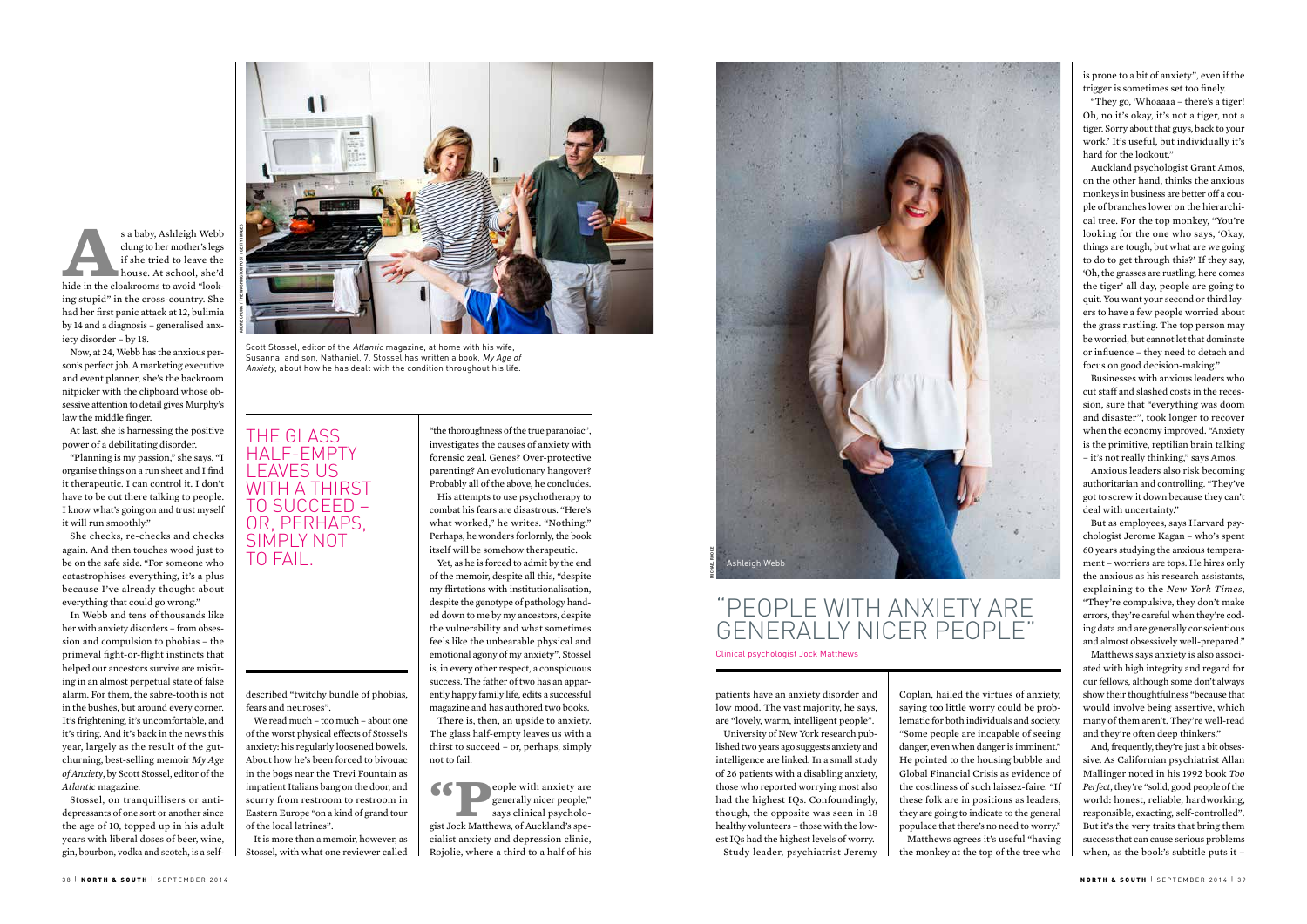being in control gets out of control. Any number of triggers can tip the balance, says Matthews. Sometimes, people chronically exposed to high stress and demand can simply wear out or burn out. Or a change in circumstances alters someone's perceptions of their ability to manage. For the "slight obsessive" who likes to be in control of their finances, for example, the GFC or an illness can turn niggling worry into pathological anxiety.

With about 15 per cent of New Zealanders estimated to have active anxiety disorders – putting us third in the world behind the United States and Ukraine on 2011 figures (Ukraine could well have surged ahead of us by now), anxiety is our most common mental health problem. Last year, more than 330,000 prescriptions for anti-anxiety drugs alone were dispensed – up 20 per cent in less than 10 years.

In an informal survey *North & South*  conducted among nearly 1800 readers, 30 per cent said they'd had an anxiety disorder diagnosed at some time in their lives; more than half in the past five years.

The psychiatric diagnostic bible DSM-V lists six types of anxiety disorder – social anxiety, post-traumatic stress, phobias, panic, obsessive-compulsive disorder and generalised anxiety, typically lasting six months or more.

But for those who can manage and control it – as most do without the need for professional help – anxiety has plenty to recommend it. "If you experience anxiety generally, then you'll be more applied, you'll be structured and organised," says Matthews.

And, often, a top performer. Witness the celebrities opening up about their anxiety disorders – David Bowie, Johnny Depp, Eric Clapton, Nicole Kidman, Alanis Morissette and Rebecca Gibney among others all say they suffer panic attacks, while Charlize Theron, Cameron Diaz and Justin Timberlake are said to suffer from Obsessive Compulsive Disorder (OCD).

Hollywood might be a hotbed of illegal substances from hash to heroin, but it's clearly also awash with adrenaline, the biggest performance-enhancing drug of them all. "Adrenaline," says Matthews, "helps you react, respond, think faster, think more." Along with talent, it's a key to doing your job well.

"There are obsessive compulsive perfectionist surgeons who don't see me. That doesn't mean their lives are okay," he says. "They would be very good at what they do, but it doesn't mean their non-work lives are always good. Sometimes their relationships are affected, sometimes their happiness in life is affected."

**I** f anyone has an excuse to be anxious, it's Cantabrian Nearly four years on from be anxious, it's Cantabrians. Nearly four years on from the earthquakes and aftershocks that ravaged the city, many survivors are still struggling to manage their shredded nerves.

But would he want that same guy doing his heart surgery? "Absolutely." And would he care if his home life wasn't so flash? "Well, no, actually. I know that sounds a bit selfish, but actually I don't. I would choose to have slightly obsessive professionals helping me in my life and that's useful, because they have high standards, they follow through, and they're disciplined."

He says many patients with anxiety fear when they come for treatment that they'll be told not to worry. "They say 'Don't make me not worry, because worry helps me.' But we want to help them to worry in a way that's not unhelpful."

While the recognised "gold standard" treatment is cognitive behavioural therapy – helping people to understand the symptoms and their triggers, and recognise and address unhelpful thoughts – psychologists also recognise "defensive pessimism" as a useful strategy.

In her 2001 book *The Positive Power of Negative Thinking*, American psychologist Julie Norem promoted the "almost heretical" argument of using pessimism to control anxiety. By setting high standards but lowering expectations, says Norem, defensive pessimists take pressure off themselves, which in turn makes them feel less anxious. "Research shows that expected disappointments, while still unpleasant, are easier to bear than unexpected disappointments. If we know what to expect, even if we expect the worst, we feel more in control… to defuse the emotional power of the outcomes we're worried about."

Defensive pessimists, wrote Norem, "spend lots of time and energy mentally rehearsing, in vivid, daunting detail, exactly how things might go wrong.





Before a business presentation, they worry that PowerPoint might fail, that the microphone will go dead, that – worst of all – they will stare out at the audience and go blank. Before a dinner party they imagine the sushi will give everyone food poisoning." But by god, when the time came, they had every eventuality covered. Although optimism, and accentuating GETTY

#### "RESEARCH SHOWS THAT EXPECTED DISAPPOINTMENTS, WHILE STILL UNPLEASANT, ARE EASIER TO BEAR THAN UNEXPECTED DISAPPOINTMENTS."

Top performers who suffer from panic attacks include (clockwise from top left) David Bowie, Johnny Depp, Eric Clapton and Nicole Kidman, while Charlize Theron, Cameron Diaz and Justin Timberlake are said to have OCD.

Psychiatrist Caroline Bell, clinical head of the Anxiety Disorders Unit in Christchurch, says therapists are seeing a new group of patients with anxiety problems – those with no history of mental health issues, "highly in control, highly competent, highly organised people – people who've been the absolute rocks of their community".

In the immediate aftermath of the quakes, she says, these people "just carried on desperately trying to be in control, sorting everything, usually not their own needs but looking after other people". But as time has gone on, they've realised they weren't – and couldn't be – in charge of their own lives because of issues outside their control.

"It's rocked their whole view of the world. You think you live an organised life, you do things right and if things go wrong, you can sort them. You can contact someone who can make it right; you can find a way through it in a calm manner because you're a reasonable person. You just have a reasonable conversation or write a reasonable letter and you'll solve it. And that's just not the case. That doesn't work in Christchurch."

A clinic set up for people with extreme, earthquake-related posttraumatic stress is receiving about 10 referrals a month – down from 15-20 two years ago, although most are being treated by GPs or counsellors in the community.

A common risk factor for those having long-term problems is a "terrifying" perception of what they experienced in the quakes. "If your perception was that you were going to die, your experience of that overwhelms everything you could possibly think of. It's not that you had to be in a building that fell down, or you saw lots of terrible things, it was how you perceived it at the time."

It's difficult to know why some survivors experienced the same threat so differently, but Bell says it's likely genetics plays a part. "Your instinctive way of responding to stress is different. It could be genetic, or that you've grown up in an environment where you learn how crises are handled without consciously noticing. It's likely to be a combination of both."

The "in control" group now seeking treatment has done well with cognitive behavioural therapy. "They get it, and once you get it, it makes sense."

People having severe postquake problems are being recruited for a study which compares them with those who identify as resilient. They'll have brain scans and memory and neuropsychological tests to try to identify important differences.

While it's said that catastrophes can ultimately act as a sort of immunisation which can make a population more resilient, Bell says in Christchurch, that hasn't happened yet. "People are at hugely different places. Some are positively thriving and others are still really anxious. It's changed people's view of the world."



ANXIETY AFTERSHOCKS

A remembrance service in Hagley Park, Christchurch, on February 22, 2012.

#### ANXIETY IS OUR MOST COMMON MENTAL HEALTH PROBLEM.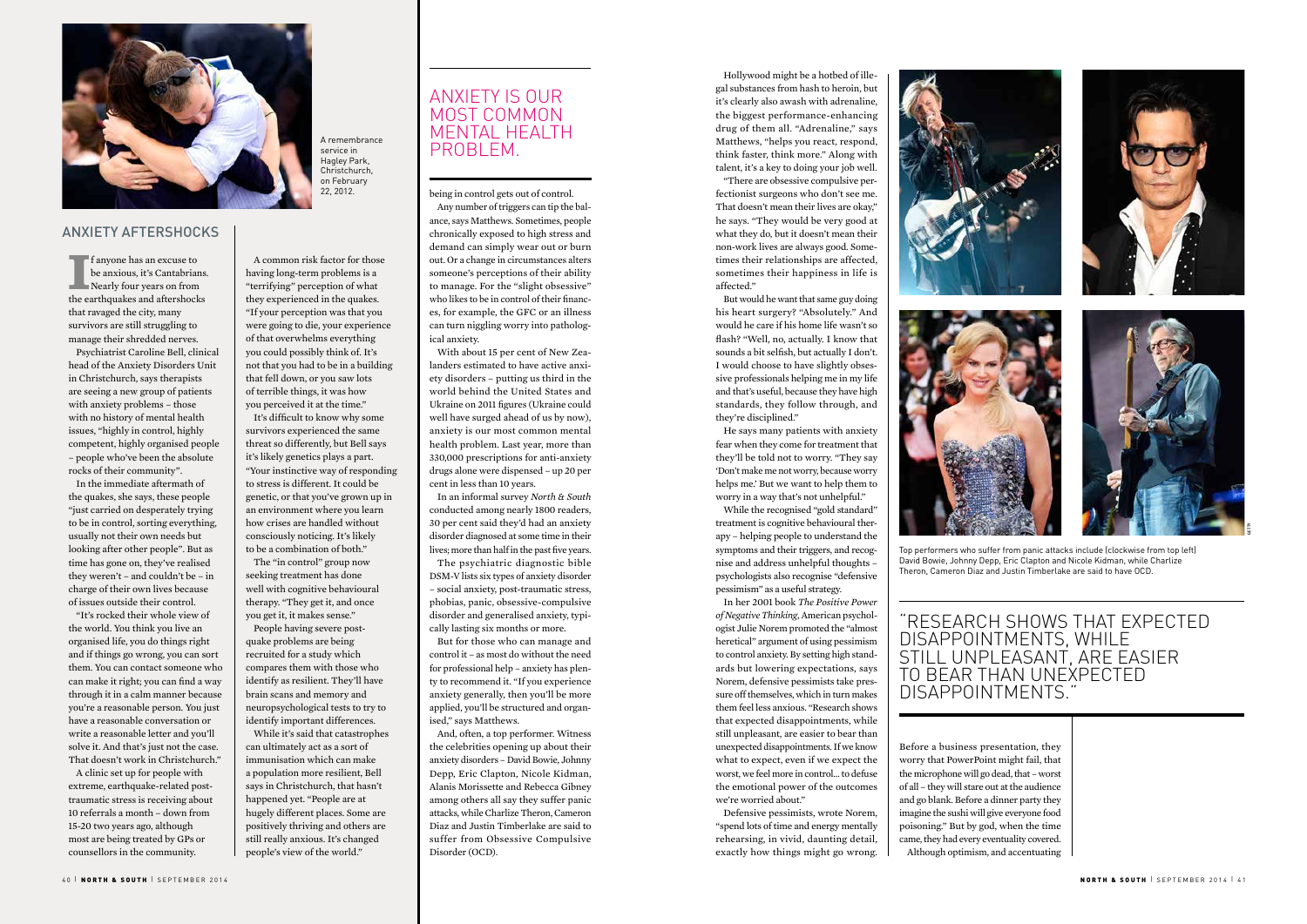the positive, might be the perceived wisdom, in psychology, one size doesn't fit all, she wrote. Defensive pessimism allowed anxious people to plan well. In a study in which defensive pessimists were led to believe they would do well in an upcoming task, their performance suffered when they were more optimistic. "They did just fine if left to their pessimism. When we took away their pessimism, we didn't take away their anxiety – we disabled a key component of their strategy."

**How well we're able to control**<br>
our anxiety often comes<br>
down to something we have our anxiety often comes no control over at all – our genes.

"Being prepared is a good trait," Matthews agrees. "People when they predict their future are generally happier, but unfortunately if there are distortions in that prediction, and those distortions are catastrophic, it can become overwhelming."

Kagan's decades of research into heredity in anxiety found up to one in five babies was more timid, distressed and easily startled than others from only a few weeks of age. When they grew up, their brains looked and worked differently from their placid counterparts; they were predisposed to be anxious young adults – hard-wired to fret.

Genetic research into participants in the Dunedin Multidisciplinary Health and Development Study bolstered the hypothesis, reporting in 2003 that the 5-HTT gene – dubbed the Woody Allen gene when its long and short forms were discovered in the 1990s – mediates our responses to stress. The short version is linked – albeit weakly – with neuroticism and the longer variant with emotional resilience. Young men and women with two long genes did not develop depression in response to stress, irrespective of their upbringing. However in those with one or two short genes, adversity led to increased depression.

 $\frac{1}{6}$  of being away from home – a fatal flaw for a musician travelling New Zealand and later the world. He thought he'd just had a bad drug trip until his second panic attack in Wellington a few months later, when he was playing with Space Waltz on TV talent show *Studio One New Faces*. But this time, there were no drugs – just a chicken dinner.

Then, in 2012, University of Bonn researchers focused on two variants of a gene known as COMT. This gene controls an enzyme that weakens the signal of the neurotransmitter dopamine, and those most likely to be anxious, the scientists found, had inherited two copies of one variant.

Musician Mike Chunn, whose career as bass player with Split Enz and Citizen

Band was curtailed by his panic attacks and agoraphobia, has long been convinced that genetics played a key role in his own illness.

With four family members having phobias, he says, "the Chunny bunnies have a fragile psychic constitution. We all have a chain of links, but the Chunn family, I believe, has one link that's weak. And it doesn't take a lot of external factors to snap it."

For Mike Chunn, the link snapped one night in 1974 when he took LSD and contaminated Thai sticks, triggering a severe panic attack. Finding himself stuck at someone else's house without a car left Chunn with an enduring fear



**T** here are no sabre-tooths in<br>the bushes, our young men<br>don't have to go off and fight the bushes, our young men in the trenches, and we're not dying of starvation. Yet we've never been more anxious. Why? Why do we get so anxious about things that are never going to kill us? Thrust us into a room of strangers, or onto a stage for a speech, and some of us would prefer to take our chances with the sabre-tooth.

"Subconsciously, my mind thought, 'Here we are in Wellington, you've got to get home, boy.' That was the first one without drugs, and once you've had one, you're buggered. The link had snapped." There were about 15 panic attacks over

The memory of that chicken dinner in Wellington became a trigger in his mind; to try to prevent another attack, he stopped eating at night and lost kilos. The only way he could feel normal was taking tranquillisers daily, prescribed by his GP dad. "It turned me into a dozy, slightly dreamy, drifty person. In the end, in America, the head is going, 'Get

back home, fuck off out of here, get back, go back to your home.' The heart is going, 'We've dreamed of being in a band like this. We've dreamed of being in America playing to sold-out shows in Boston, Washington and New York.' The head is going, 'I don't care.'"

The head won and Chunn's days with

Split Enz were over. He felt the condition almost physically lifting from him on a trip to Sydney in 1992. He'd just scored a job – and his first salary – as head of APRA, the Australasian Performing Right Association, and realised "for the first time in my life,

I could provide for my family". He was

the years, bad enough to wish himself dead. "People talk about how a panic attack makes your hands sweat. I don't give a shit about that," he says. "It's the terror. Say you blinked right now and everywhere you looked there were big spiders. You'd run away. But what if everywhere you went they were still all around you. You think you're surrounded by poisonous spiders, you can't see any, but you still believe they're there – that's the net effect. Reason enough to say the only way I'm going to get out of this is to be dead." NORTH & SOUTH <sup>|</sup> SEPTEMBER 2014 42 | NORTH & SOUTH <sup>|</sup> SEPTEMBER 2014 | 4 3 KEN DOWNIE

40 years old.

Chunn, now CEO of the Play it Strange

Trust, which encourages young New Zealanders into music, didn't seek professional help until 1999, when he had a brief relapse. He says the psychiatrist made him realise the onset all those years earlier may also have been linked to his deep despair when his brother Geoff, Split Enz drummer, left the band in 1974. "I thought we had the perfect band. We were freakin' good. And then he left. I felt we'd let something go… foolishly let it go."

Exposing those feelings for the first time since that day brought him to tears – and still does. But by the end of the session, says Chunn, the psychiatrist told him, "There is no reason for you to have agoraphobia."

"I believed him. I walked out his door and I could do whatever I wanted. I could fly to the moon. That's the mystery of what we call brains. They are very odd."

Part of the answer may lie in evolutionary theory. "If you don't make the right social relationships work, you



"THE CHUNN FAMILY, I BELIEVE, HAS ONE LINK THAT'S WEAK. AND IT DOESN'T TAKE A LOT OF EXTERNAL FACTORS TO SNAP IT."

Our brains evolved in the Stone Age, when we lived in a world of predators (above left). Now, in the space age, the fight-or-flight reflex that saved our ancestors from a bear might increase our heart rate before a meeting (above right), even though our life is not in danger.

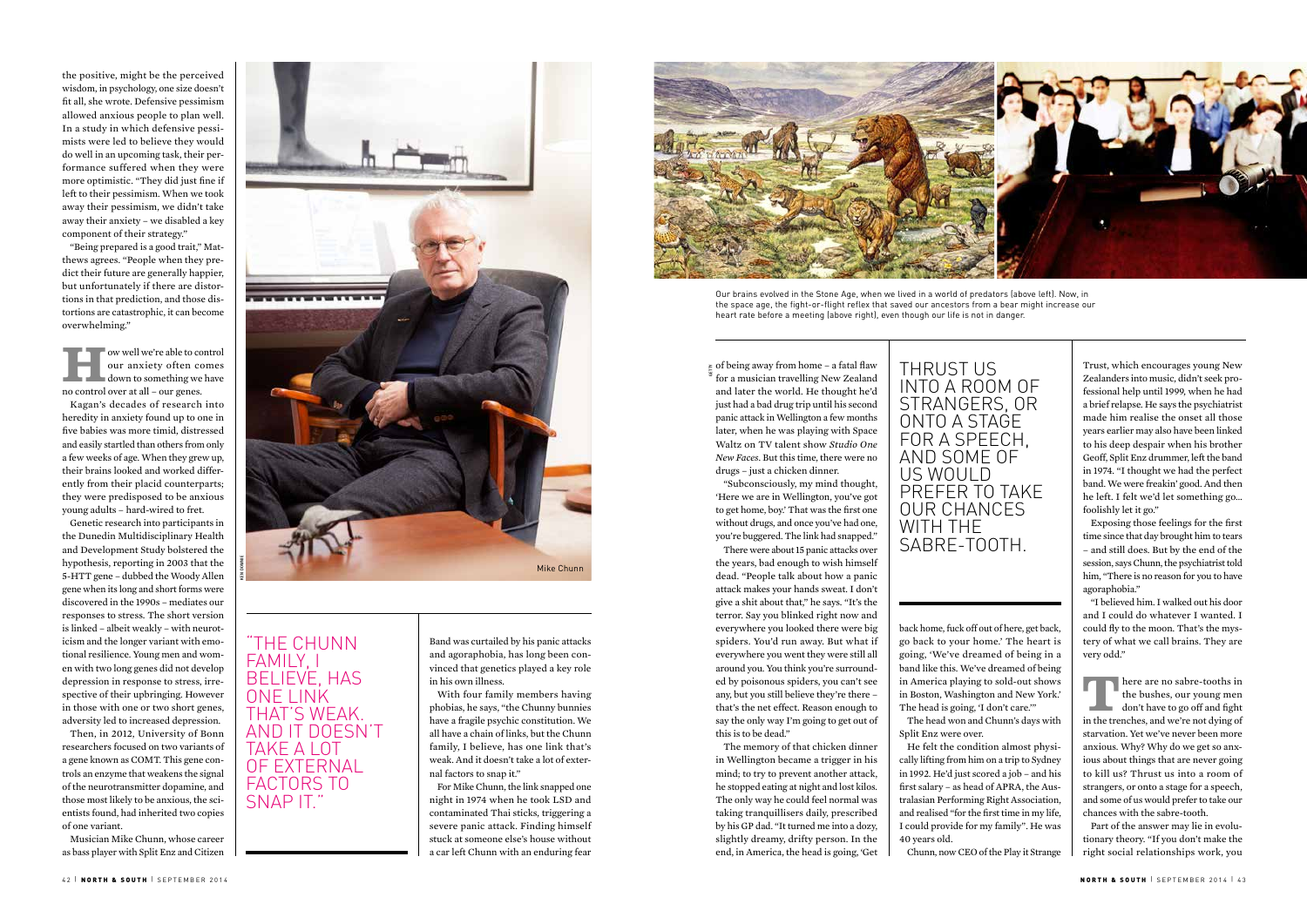| going down, down, down. We have a          |
|--------------------------------------------|
| remote control for the TV, we're pretty    |
| well off for food, we're warm, we have     |
| cars to take us places. From an early age, |
| we're very comfortable and people have     |
| come to expect if there's anything         |
| wrong, someone will rescue them."          |

It's the old cotton-wool generation thing, he says. "If you don't face up to risk, are you ever going to learn?"

Rojolie Clinic anxiety specialist, psychologist Melanie Stapelberg, says while modern society may lack a tolerance for anxiety, and tend to label normal anxiety as problematic, we're all adapting to new stresses every day. "Take someone out of 1914, but give them the demands of learning how to manage a mobile phone and the internet and fit into a modern life that requires all sorts of strange things from you and they'd struggle."

Six minutes into my interview with Stapelberg, I check that the tape recorder is working. "Functional anxiety!" she says, although I call it defensive pessimism. "That teaches you to do enough checks to get what you want – if you were jumping up every five minutes, it'd be dysfunctional."

It's the same instinct that gives us butterflies before a performance or an exam, and the motivation to practise and study hard. "There's a threat to failing an exam."

For Auckland Grammar fifth former Tom, that threat is failing to get enough marks to get into med school. He's broken out into cold sweats and thrown up at exam time, and once, in Latin, felt so faint he had to leave the hall for a fiveminute lie-down. But after nearly passing out, he passed – easily.

"I've become more anxious about exams, because I know what they mean now. No one can make me study. I study because I want to do well."

While Tom's slogging over his studies, other teenagers don't even bother to open a textbook but Stapelberg says that, too, can be an anxiety response. "The thought of the exam can be so uncomfortable they avoid it. There's procrastination and it's swept under the carpet."

Generally, though, as anxiety increases, our ability to function increases with it. "With low anxiety, you won't do a good job of anything unless it's an overlearned skill like buttering your toast. Anxiety gets you focused, gets you engaged, gets you problem-solving, prepared and

**W**ebb, who we met at the start of this story and would have been one of start of this story and would have been one of Kagan's "reactive" babies, says she still has a lot to learn about her anxiety. The child who was convinced her mum wasn't coming back each time she left the room is still irrationally frightened of the same thing.

anticipating what might go wrong. It's the boy scout emotion."

But there's a cross-over point, at which too much anxiety tips the balance and nudges us into dysfunction, such as panic attacks.

"They're perfectly rational people and they are frustrated it happens because there's no reason for it," says Stapelberg. "Explaining that it's a fear response at the wrong time tends to provide a lot of relief and reassurance."

> By pushing herself to do what she fears, she's come further than she expected and takes heart from achieving things she never expected she could. Those positive thoughts help "fight away the little gremlins".

At the Phobic Trust, clinical services manager Emma Barker says it's not generally worries about money, relationships, job or health that bring people into treatment, but rather "fear of the fear".

"Panic attacks are so terrifying that it becomes self-perpetuating. If they have a panic attack at the supermarket, they won't go back to that supermarket or put themselves in a situation where they might not be able to get out of it if they want to, so they develop agoraphobia."

The trust has treated children as young as five and Barker says patients are often "big thinkers, super-aware, very alert people – especially the kiddies who are pretty bright and more vulnerable to noticing potential dangers."

Our perceptions of stress and tolerance to it vary widely, says Stapelberg, who's battled her own anxiety and had therapy in the past. She's used the techniques

she teaches to others to handle three violent attacks in as many years before she left her homeland of South Africa six years ago.

After an attempted car-jacking, an aggravated robbery and being incapacitated by a pepper-spray-wielding attacker while out jogging, she says she made an "actuarial decision" to leave the country "to save my life".

"I'm not a poster girl for anything, but what I use works and that's why I believe in it as much as I do."

"Mum lives in Hamilton and, every

time she leaves me, she has to call when she gets home. She knows I can't rest until I know she's okay."

After a spate of terrifying panic attacks, her biggest fear is having the next one. "I'm so scared of them my nightmares are panic attacks." Her life is still, to an extent, dictated by her anxiety, for which she is still on medication. "Every interaction I have, in the back of my head, I'm thinking, 'What are they thinking? Do I smell funny? Do I look funny? Did I say something stupid? Oh my god, I sound so stupid.' I feel sometimes I can't have genuine interactions with people because I can't just be in the moment – I'm thinking ahead and thinking that the person is going to think I'm dumb."

But, at least today she acknowledges the positives. "My anxiety has made me really aware of others in a good way. I've always looked out for people around me and I'm aware if someone is upset. I'm a perfectionist and I will always go the extra mile to make an event amazing. It's somewhere I can use my anxiety."

She's hopeful now, that anxiety will keep loosening its grip. Touch wood.



American psychologist Julie Norem, in her 2001 book *The Positive Power of Negative Thinking*, uses this questionnaire to identify defensive pessimists and strategic optimists.

I often start out expecting the worst, even though I will probably do okay.

 $\Box$  I often worry that I won't be able to carry through my intentions.

I try to picture how I could fix things if something went wrong.

**I'm careful not to become overconfident in these situations.** 

 $\Box$  I spend a lot of time planning when one of these situations is coming up.

In these situations, sometimes I worry more about looking like a fool

Thinking about a situation in which you want to do your best in your work, social life or a goal, rate how true each statement is for you, with 1 being not true at all, and 7 very true of you.

than doing really well.

 $\parallel$  I worry about how things will turn out.

I carefully consider all possible outcomes.

• Higher scores indicate a stronger tendency to use defensive pessimism. If you score above 50, you qualify as a defensive pessimist in Norem's studies – below 30 and you're a strategic optimist. If you score between 30 and 50, she says you can use both strategies, or neither consistently.

I spend lots of time imagining what could go wrong.

 $\Box$  I imagine how I would feel if things went badly.

I imagine how I would feel if things went well.

 $\Box$  Considering what can go wrong helps me to prepare.

#### DEFENSIVE PESSIMIST OR STRATEGIC OPTIMIST?

aren't going to have a partner, you aren't going to have children, and Darwin would say that's just as bad as dying," says Otago anxiety researcher Professor Neil McNaughton.

"We have to interact with thousands of people in a way the hunter-gatherer wouldn't, so some of where modern anxieties come from may be just a richer source of conflicting situations – particularly the fact that in the modern world, things keep changing."

Dr Henry Plant, a psychiatrically trained doctor with Auckland's Phobic Trust, says it's about how much stress we think we're under and how we deal with it. "The thing that's really changing is that our ability to tolerate stress is

#### PATIENTS ARE OFTEN "BIG THINKERS, SUPER-AWARE, VERY ALERT PEOPLE".

#### TOM'S BROKEN OUT INTO COLD SWEATS AND THROWN UP AT EXAM TIME, AND ONCE, IN LATIN, FELT SO FAINT HE HAD TO LEAVE THE HALL FOR A FIVE-MINUTE LIE-DOWN.

Harvard research has found one baby in five is more easily distressed than the others.